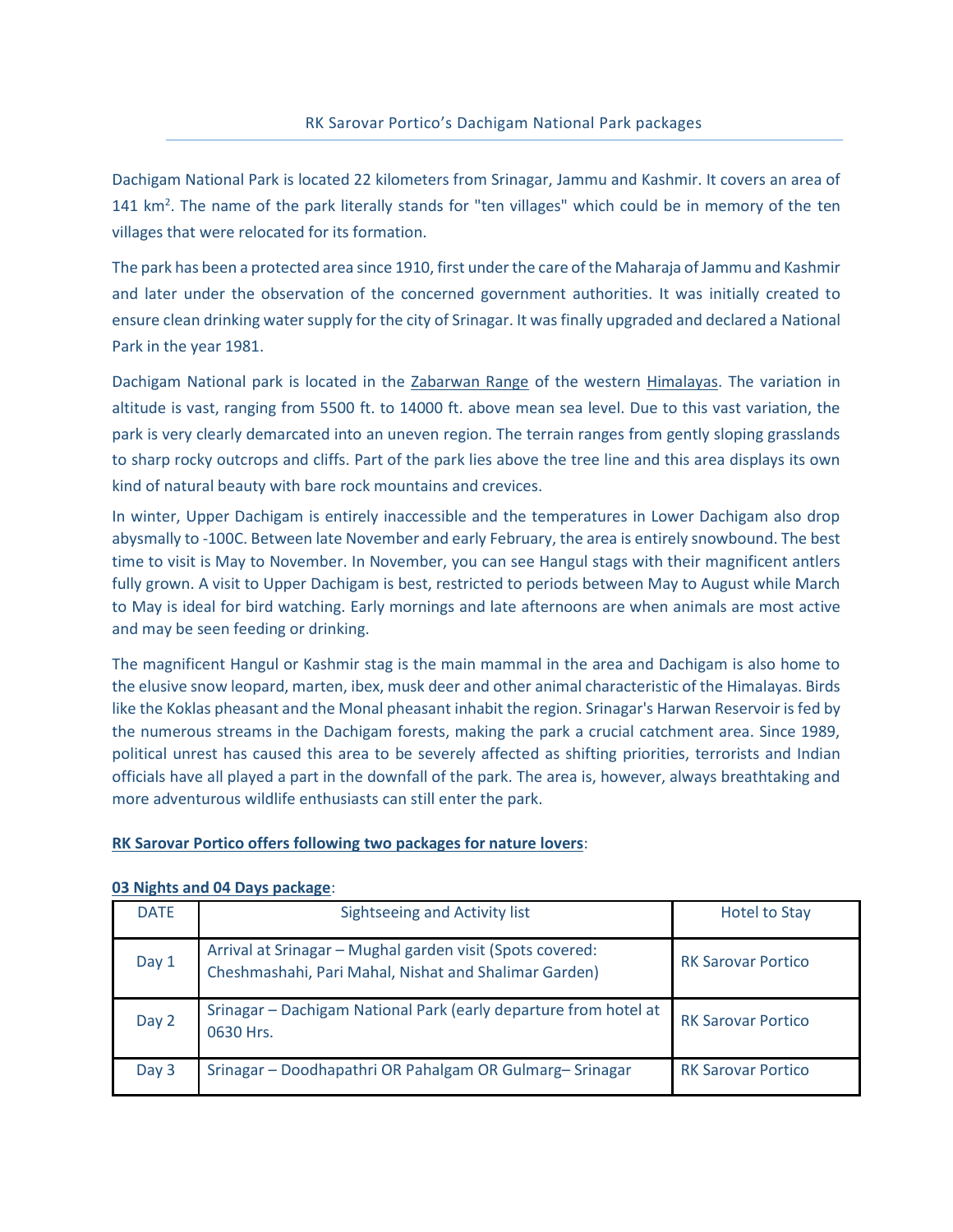Costing:

- Single Person: Rs.32000/- for weekdays and Rs.31000/- for weekend.
- Couple: Rs.34500 for weekdays and Rs.33000/- for weekend.
- 04 PAX: Rs.61000 of weekdays and Rs.58500/- for weekend.
- 06 PAX: Rs.85000 for weekdays and Rs.82000/- for weekend.
- Extra adult charges: Rs.12000/- for weekdays and Rs.11500/-for weekend.

## **02 Nights and 03 Days package**:

| <b>DATE</b> | Sightseeing and Activity list                                                                                      | <b>Hotel to Stay</b>      |
|-------------|--------------------------------------------------------------------------------------------------------------------|---------------------------|
| Day 1       | Arrival at Srinagar - Mughal garden visit (Spots covered:<br>Cheshmashahi, Pari Mahal, Nishat and Shalimar Garden) | <b>RK Sarovar Portico</b> |
| Day 2       | Srinagar - Dachigam National Park (early departure from hotel<br>at 0630 Hrs.                                      | <b>RK Sarovar Portico</b> |
| Day 5       | Departure                                                                                                          | Airport                   |

Costing:

- Single Person: Rs.22500/- for weekdays and Rs.21500/- for weekend.
- Couple: Rs.26500/- for weekdays and Rs.25500/- for weekend.
- 04 PAX: Rs.42000/- for weekdays and Rs.40500/- for weekend.
- 06 PAX: Rs.58500/- for weekdays and Rs.56000/- for weekend.
- Extra adult charges: Rs.9500/- for weekdays and Rs.8500/-for weekend

## $\triangleright$  The Rates are Inclusive of the Following:

- $\checkmark$  Rooms on Twin sharing basis.
- $\checkmark$  Meal Plan CPAI (i.e. breakfast Included).
- $\checkmark$  All Arrival/Departure transfer as mentioned in Itinerary.
- $\checkmark$  All present applicable taxes as on date.
- $\checkmark$  Any future taxes levies will be charged extra.
- $\checkmark$  Entrance pass to Dachigam National Park.
- $\triangleright$  The Rates are Exclusive of the Following:
	- $\checkmark$  Any Airfare, Train fare, Overland Journey which is not mentioned in the Itinerary.
	- $\checkmark$  Any Medical/rescue evacuation due to mishaps.